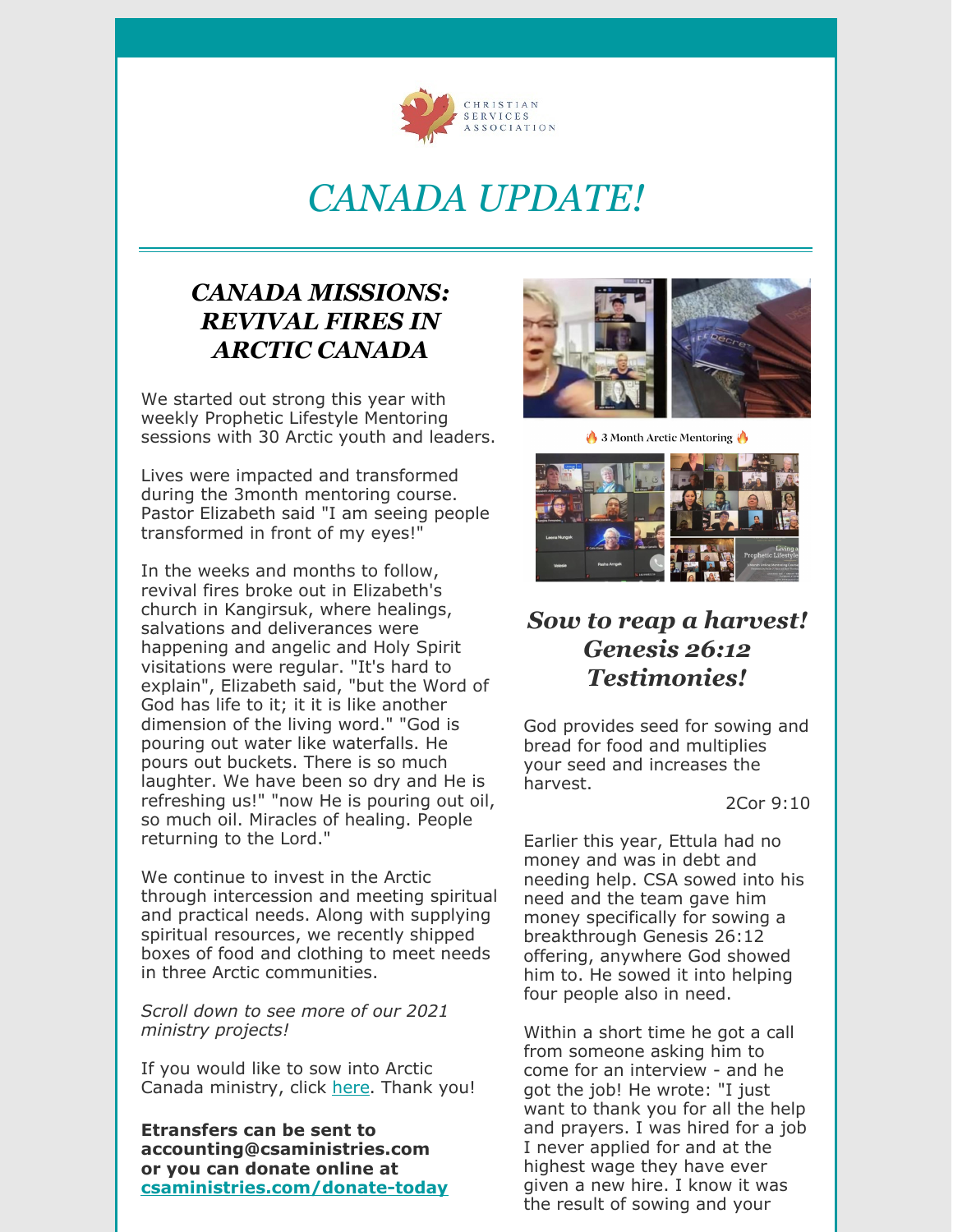

#### **FIRSTFRUITS**

FIRSTFRUITS is a 31 Day Devotional by Jane Watrich and Nellie O'Hara that is perfect for your Christmas Giving! FIRSTFRUITS makes a great gift for family, teacher, pastor, for anyone!

#### AND...

the proceeds from every book sold goes to Canada Missions! It's the gift that keeps giving!

Use promocode **SAVEFOUR** when ordering multiple copies!

ORDER YOUR [COPIES](https://www.yairusonline.com/product-page/firstfruits-pre-order-today) HERE TODAY!

prayers. I am now teaching my son to sow."

Other testimonies from those who sowed into our Genesis 26:12 partnership include: one partner purchasing a home that looked impossible to do in the natural, another was laid off work and received 2 job offers and a callback to work within hours after sowing a Gen 26:12 offering, another's family relationships have been restored, and there are more.

In Genesis 26:12, 13 It says Isaac sowed n the time of famine and he reaped a hundred fold in the same year and was blessed and he prospered and became very prosperous!

For more information about Genesis 26:12 offerings click [here](https://www.csaministries.com/genesis2612).



Join our Facebook Community Wednesday nights at 5pm Pacific Time/8pm Eastern Time as the CSA Team goes LIVE to bring encouragement, prophetic insights and prayer. This month's topic is FirstFruits - The Goodness of God in Challenging Times. Click on the link  $\rightarrow \rightarrow \rightarrow \rightarrow \rightarrow$ to reach our Christian Services Association Facebook page.

**JOIN US ON [FACEBOOK](https://www.facebook.com/ChristianServicesAssociation)**

## *PARTNER WITH US IN PERSONAL, NATIONAL, & GLOBAL HARVESTS!*

## *Four Ways to Partner Together!*

*click on a line below for direct link to donate*

#### **[DONATE](https://www.csaministries.com/donate-today)**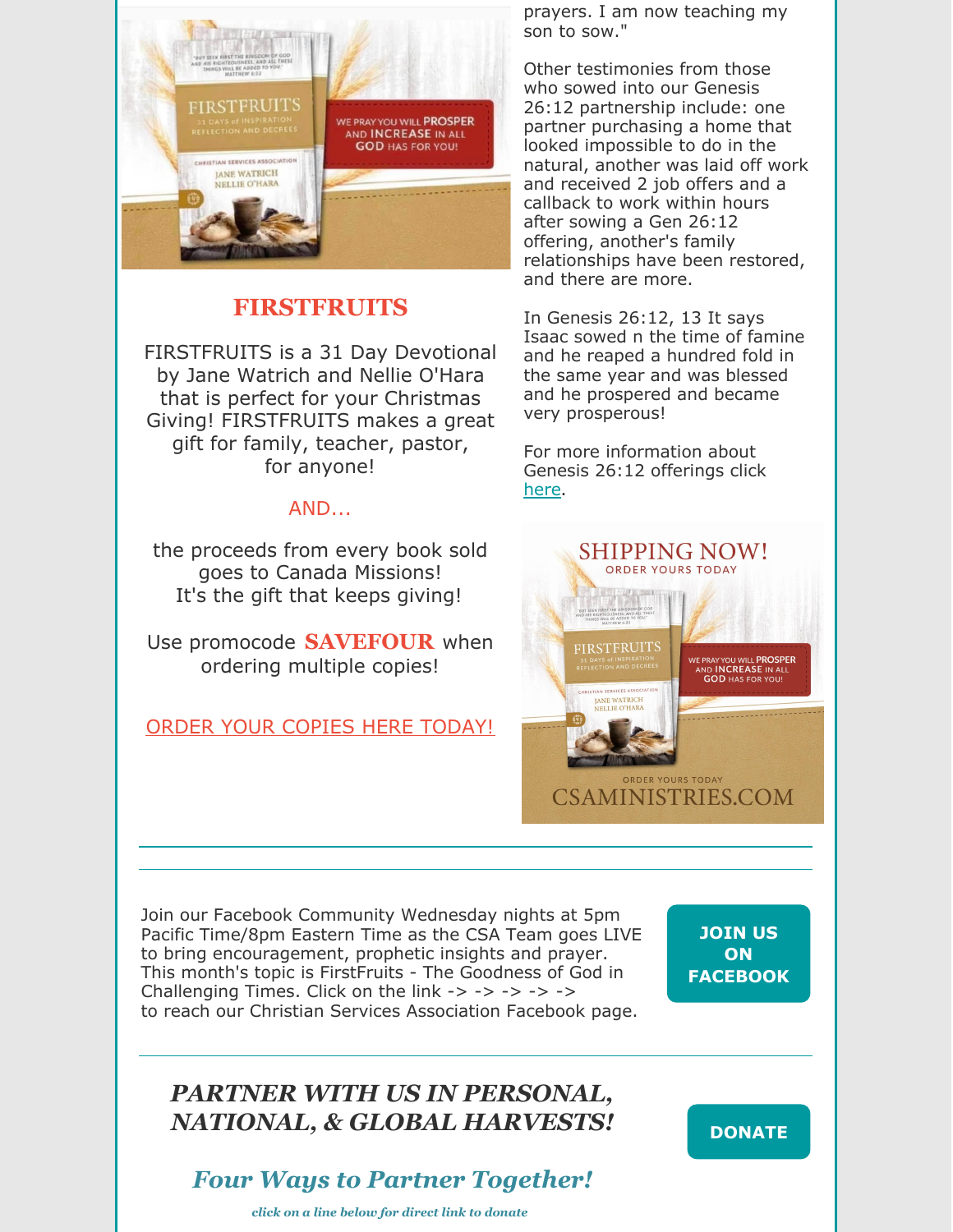One time [donation](https://web.na.bambora.com/scripts/payment/payment.asp?merchant_id=245162454&hashValue=b77abb882f9b981ef622912485841bfa4356dcfc&trnOrderNumber=330000&trnLanguage=eng&ref3=GeneralDonationOnetime) to support ministry in Canada Global Harvest [Go-Team](https://www.patriciakingministries.com/go-team-partner/) Monthly Partner Genesis 26:12 [Breakthrough](https://www.csaministries.com/genesis2612) - donate one time or monthly Next Level Growth Partner - monthly [mentorship](https://www.csaministries.com/nextlevelsignup)

# **PARTNER** WITH US

## *OUR 2021 PROJECTS Equipping, empowering and mobilizing*



**This year we have been maximizing Zoom and Facebook meetings for daily intercession, weekly training schools and Next Level Partner mentoring.** Since January 1 we have been non-stop hosting daily intercession for Canada and the Arctic, teaching weekly prophetic lifestyle classes as well as mentoring courses on personal wellness, intercession and evangelism to students from Canada to as far away as Singapore and Australia.

**The CSA team have produced three books this year -** *Firstfruits***,** *Soul Spa***, and** *Awakened***.** *Firstfruits* is available now while *Soul Spa* and *Awakened* are soon to be released. All proceeds from the sales of these books go to Canada Missions.

#### **Summary of our 2021 work around the world:**

**Arctic Canada**: CSA currently provides intercession, resources and training support to Northern Quebec and Nunavut regions. Training and mentoring Inuit leaders happens through association with Apostolic leader Elizabeth Annahatak and the Inuit Youth Discipleship Training. Outreaches of practical support of food, clothing, bibles, training resources and other needs has also been provided to communities of Kinngait (Cape Dorset), Arctic Bay and Kangirsuk. We have vision to expand our reach into Western Arctic regions in the future.

**Operation Justice:** CSA's Operation Justice supports the ending of human trafficking in Canada and beyond and provides help for victims of abuse through Voice 4 Victims and House of Hope (PKM-USA). We continue to work on a social media project called Courageous Life – a social media outreach to bring hope for living, truth in identity and purpose, and the gospel message to Canadian youth.

**Cambodia:** Extreme Love Ministries (ELM) is a missions work in Cambodia founded by Patricia King to intercept human trafficking at the local and government levels and to provide child sponsorships, training programs and outreach projects. CSA and our partners help sponsor the care and housing of children, the ELM grade school and after school discipleship programs, the providing of school lunches, and special projects to help reach and care for those who are rescued from risk of human trafficking.

**Belize, Central America:** In 1983-1984 Patricia and her family, along with Jane (Watrich) and Cheryl (Stirm), did a 5 month missions assignment in Belize. At the end of the mission's term, Cheryl remained in Belize, married fellow American missionary Scott Stirm, and together they began their apostolic work to disciple the nation of Belize. CSA partners with Scott and Cheryl Stirm (Jubilee Fellowship) to preach the gospel and to disciple and build strong families and leaders to impact the nation.

**Shiloh Fellowship**: CSA partners with Shiloh Fellowship (Maricopa AZ) and Shiloh Webchurch, an online pastor care ministry. Our CSA team actively provides Webchurch pastor care worldwide. Shiloh Fellowship is viewed weekly by tens of thousand internationally